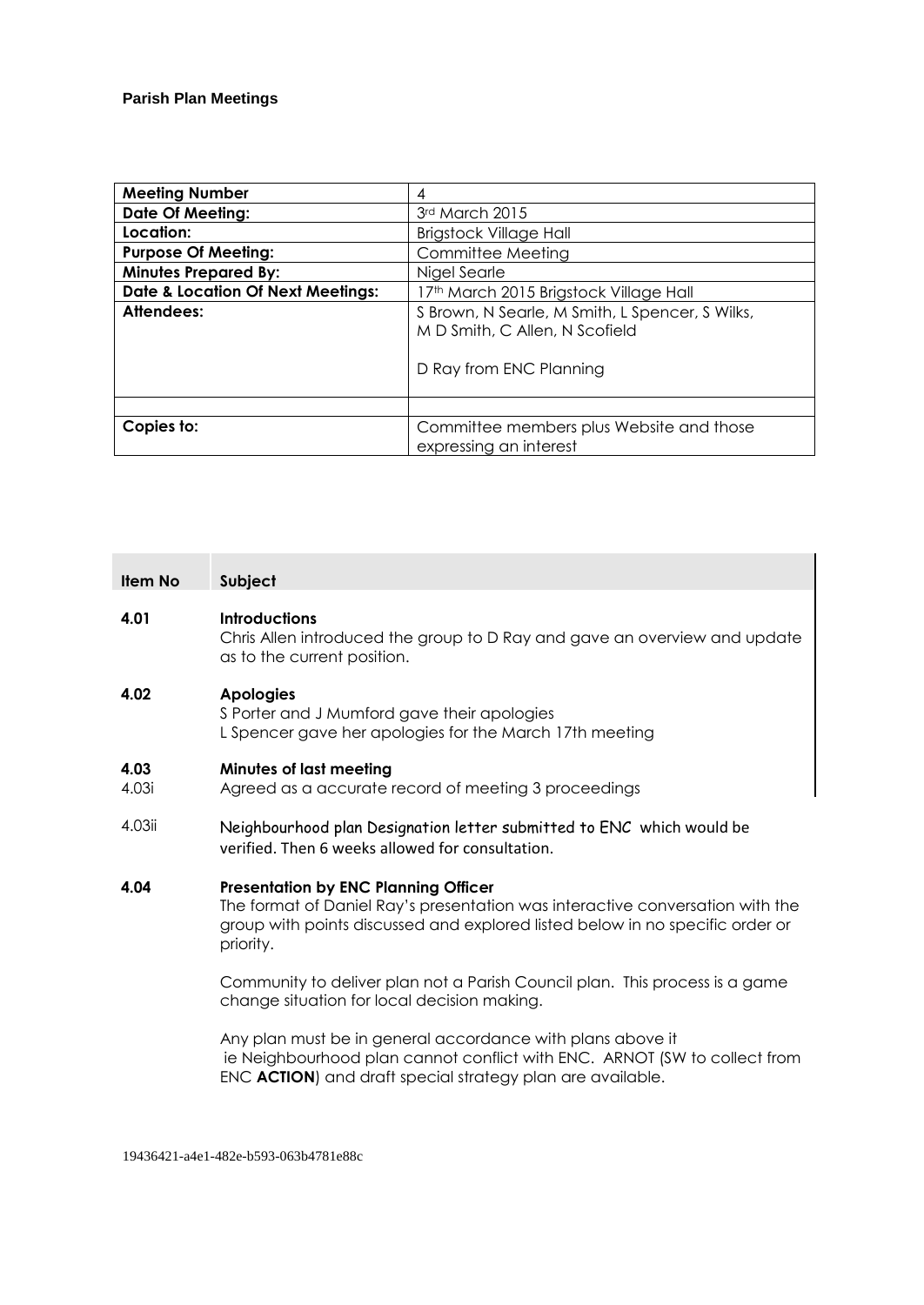#### **Parish Plan Meetings**

Any plan must be supported by an evidence base. ENC have a lot of numbers performers etc which could support or be part of evidence gathering.

- Focus on land use in a positive way
- What development can the village sustainabley support. The village is a limited development settlement but boundaries should not be treated as set in concrete.
- Open and green spaces and how to enhance (Criteria)
- Maintaining the historic core of the village
- Vision and goals should be set at the start of the process
- Identify polices (eg parking policy)
- Develop policies needed to achieve goals
- Gain evidence to support the policies
- Get people involved and identify their skills set
- Engage with the community to collect new ideas
- Strategic land availability sites put forward are on ENC website. Performa for criteria is available from ENC
- Plan when adopted would last till 2031
- ENC housing strategy could be used as a basis of a housing needs survey to establish needs ie. Sizes of property, owner-occupier, rent, shared ownership, social housing.
- Development there would need to be evidence to support a phasing of development ie "x" quantity every "x" years.
- Employment study. Can local business support sustainability
- School, get evidence of need (NCC). What are the future plans. Could there be a case for expansion/relocation.
- Exploration of an asprational policy for sustainability with respect to energy. If a conversation does not take place then nothing will happen.
- Try and establish who owns land
- Nature side of things in parish excellent. Need to identify importance and retain their sustainability
- Must ask specific questions to obtain views.

There may be supplementary output/issues from the process which needs addressing. These should be recorded and directed to the appropriate channel for resolution.

## **4.05 Way forward following presentation**

4.05i Realistic time scales about 18 months

- 4.05ii Plan must comply with the EU directives on human rights
- 4.05iii Referendum 50% of turnout must support
- 4.05iiii ENC fund inspection costs, referendum, examination
- 4.05v D Ray brought maps to sign so the request for Neighbourhood Plan designation could then go to consultation. This will take 6 weeks.
- 4.05vi D Ray gave a copy of ENC Neighbourhood Plan protocol and outlined the support given by ENC
- 4.05vii Maps required would be supplied at printing costs only by ENC. Contact Ed Norris
- 4.05viii NPS and SB will do some research on consultants **ACTION**
- 4.05viiii CA to contact Peter Edwards from planning progress for a dialogue on how they can help and the cost **ACTION**

19436421-a4e1-482e-b593-063b4781e88c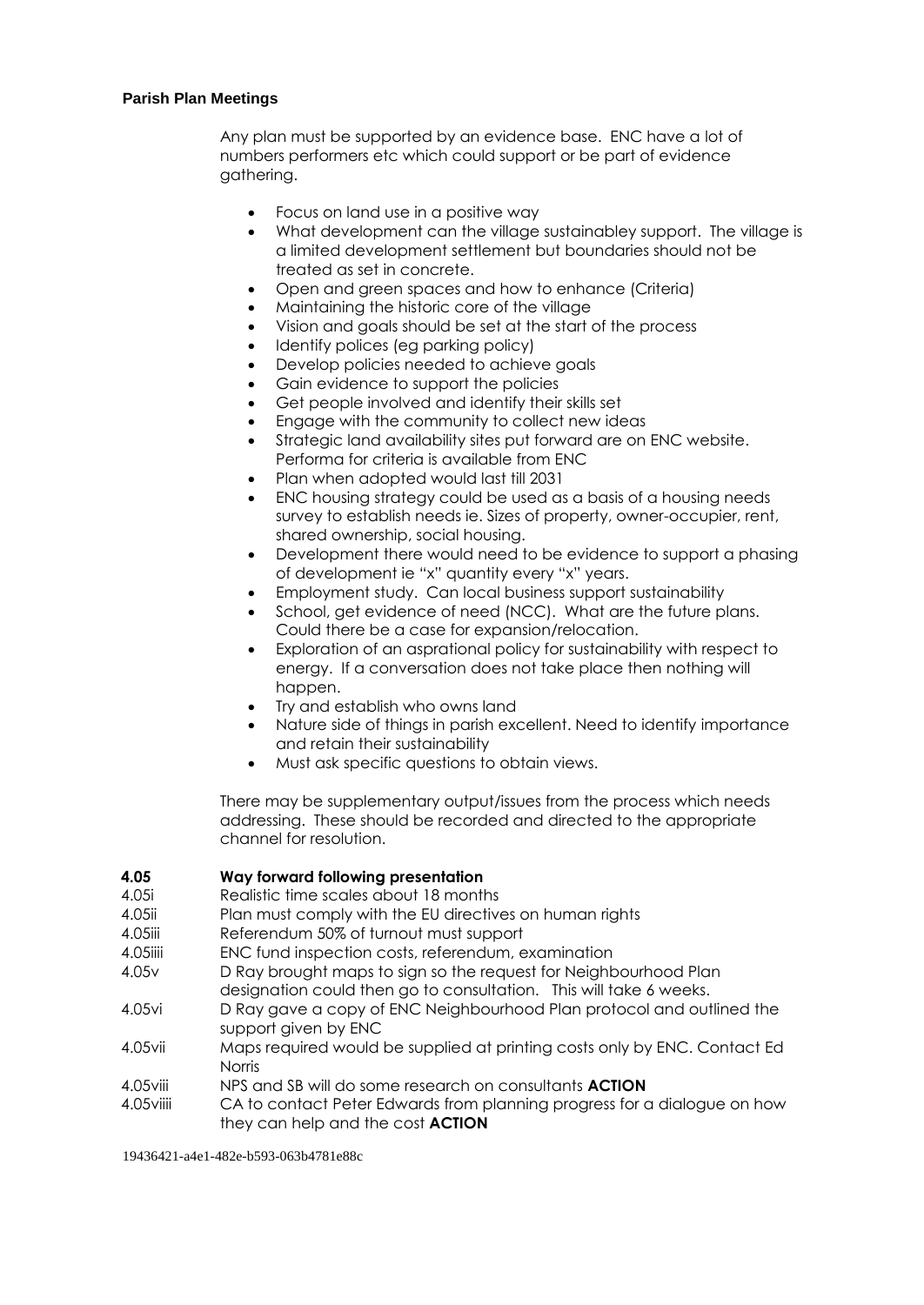## **Parish Plan Meetings**

## **4.06 Funding**

- 4.06i Funding "My community" website is helpful. Lottery grants etc
- **4.06ii** SW to attend ENC funding day and will report back **ACTION**

#### **4.07 AOB**

None

#### **4.08 Date of next meeting**

Next meeting to be in village hall small meeting room on the 17<sup>th</sup> March at 7:30.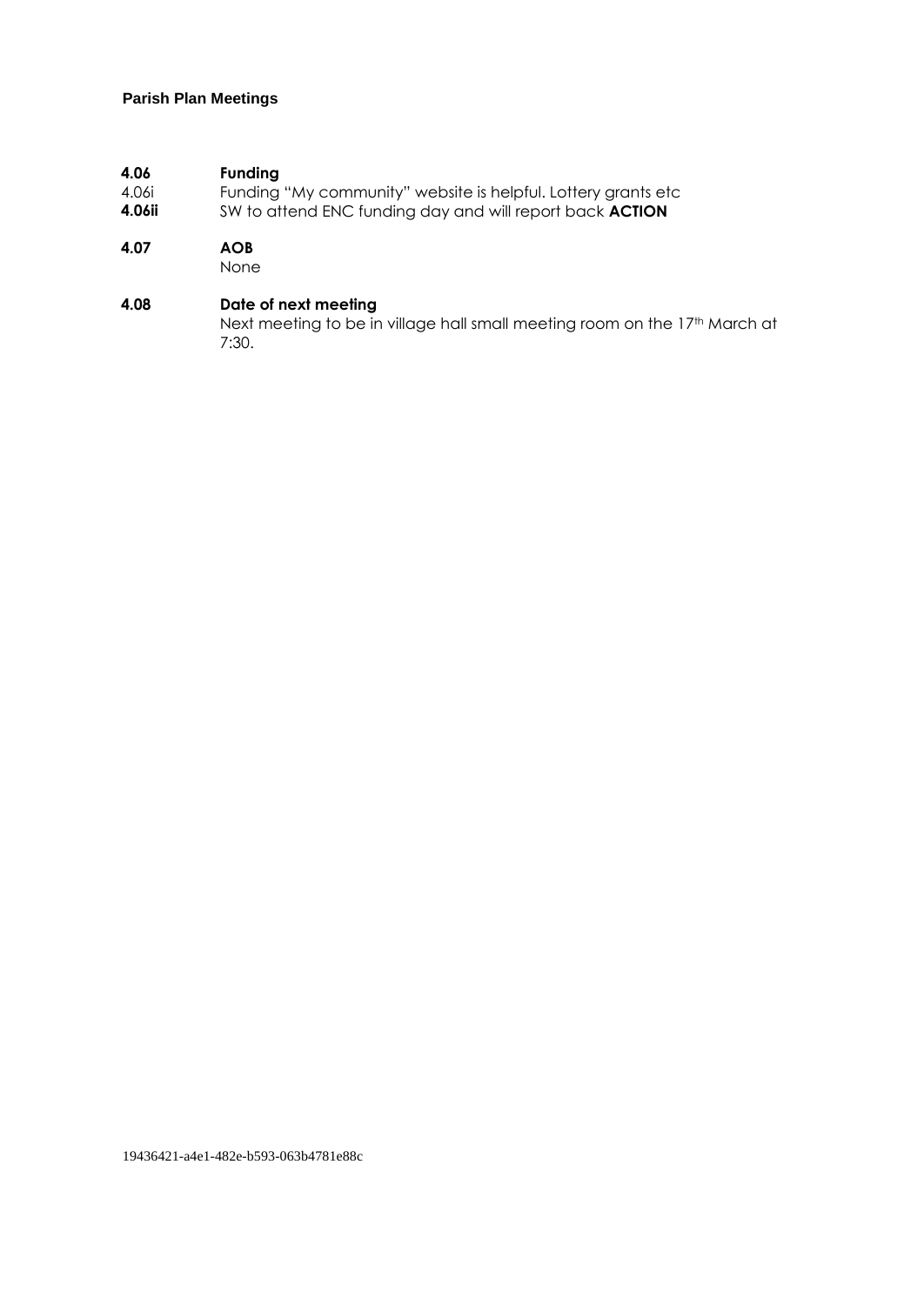| Ref     | <b>Completed Actions</b>                                                                                                                                                                                                                                     |                                                                                                                                                                                                                                                                                               | <b>Resp</b> | Due by   |
|---------|--------------------------------------------------------------------------------------------------------------------------------------------------------------------------------------------------------------------------------------------------------------|-----------------------------------------------------------------------------------------------------------------------------------------------------------------------------------------------------------------------------------------------------------------------------------------------|-------------|----------|
| 1.06ii  | NJS to try and obtain a word copy of the Tool<br><b>Kit ACTION</b>                                                                                                                                                                                           | This has not yet arrived but hopefully will be available<br>before the next meeting (17 <sup>th</sup> Feb)<br>Feb Have chased but still not received<br>Feb Have received a word copy but appears to be<br>corrupted, trying to get it sorted.<br>Mar. Document in doc. Format now on website | <b>NJS</b>  | 03/02/15 |
| 2.04    | Presentation by ENC Planning Officer It was not<br>possible to make the arrangements for this<br>meeting. SW to action for the next meeting.                                                                                                                 | Feb Planning office could not come to this meeting but<br>will be present at the 3 <sup>rd</sup> March meeting<br>Mar D Ray from ENC attended the 3rd march meeting                                                                                                                           | <b>SW</b>   | 17/02/15 |
| 2.06    | Questionnaire feedback SB action to talk to J<br>Mumford and Richard Fincher regarding the<br>questionnaire, format and collating the data                                                                                                                   | SB circulated an e-mail from Juliet Mumford                                                                                                                                                                                                                                                   | <b>SB</b>   | 17/02/15 |
| 3.06    | Parish Council submission The parish council<br>are required under the Localism act to apply<br>to ENC for the designation to be subject to a<br>neighbourhood plan. This will be put to the<br>parish council meeting on the 18th February<br><b>Action</b> | Feb Designation letter submitted<br>Mar Went to consultation on the 5 <sup>th</sup> March                                                                                                                                                                                                     | NJS/SW      | 18/02/15 |
| 3.08ia  | Committee members to look at Chelveston<br>and Kings Cliff (draft) plans, plus Oundle plan<br>consultants report. Action                                                                                                                                     |                                                                                                                                                                                                                                                                                               | All         | 03/03/15 |
| 3.12iii | It was suggested that the parish council should<br>write to ENC stating that the Gladman<br>development proposal should not be<br>considered due to the progress of an<br>emerging Neighbourhood plan. Action                                                | Feb Letter sent requesting deferral until plan adopted                                                                                                                                                                                                                                        | SW/NJS      | 18/03/12 |
|         |                                                                                                                                                                                                                                                              |                                                                                                                                                                                                                                                                                               |             |          |
|         |                                                                                                                                                                                                                                                              |                                                                                                                                                                                                                                                                                               |             |          |
|         |                                                                                                                                                                                                                                                              |                                                                                                                                                                                                                                                                                               |             |          |
|         |                                                                                                                                                                                                                                                              |                                                                                                                                                                                                                                                                                               |             |          |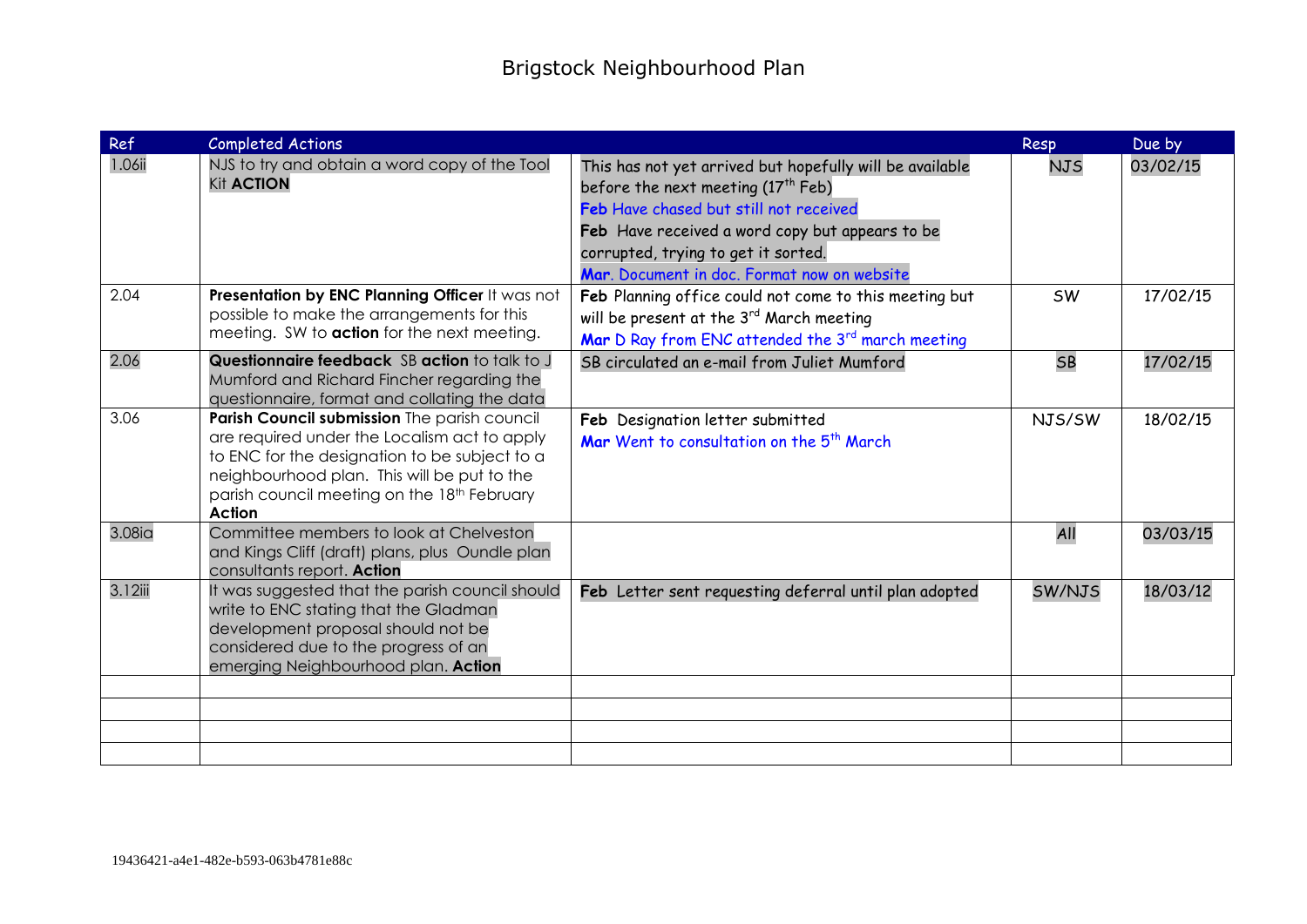| Ref        | <b>Outstanding Actions</b>                                                                                                                                                                                                                                                                                  |                                                             | Resp       | Due by   |
|------------|-------------------------------------------------------------------------------------------------------------------------------------------------------------------------------------------------------------------------------------------------------------------------------------------------------------|-------------------------------------------------------------|------------|----------|
| 1.07       | ENC funding manager to be consulted, by SW.                                                                                                                                                                                                                                                                 | Feb SW to go to a funding Evening at ENC                    | SW.        | 03/02/15 |
|            | <b>ACTION</b>                                                                                                                                                                                                                                                                                               | Mar SW to attend funding event on the 5 <sup>th</sup> March |            |          |
| 1.11       | RF to set up a mail chimp account ACTION                                                                                                                                                                                                                                                                    | Account set up but no activity at present                   | <b>RF</b>  | 03/02/15 |
| $1.13 - 1$ | Dan K to establish if he can get mapping info                                                                                                                                                                                                                                                               | Current status not known                                    | <b>DK</b>  | 03/02/15 |
| 3.08ib     | MS has had a dialogue with Stanwick and will<br>contact them to gain an insight to there<br>process. Action                                                                                                                                                                                                 | Mar Dialogue not progressing will contact other councils    | <b>MDS</b> | 03/03/15 |
| 3.08ic     | SW to chase Dan Kontorowich regarding maps<br>Action                                                                                                                                                                                                                                                        |                                                             | <b>SW</b>  | 03/03/15 |
| 3.09       | Funding and Budget Plan No progress at<br>present. The funding for a Neighbourhood<br>plan is different from the original parish plan<br>concept. The parish council will now have to<br>be activity involved in funding the project. SW<br>is going to a ENC funding day and will report<br>back SW Action | Mar Funding day at ENC 5 <sup>th</sup> March                | <b>SW</b>  | 05/03/15 |

| Ref         | New Actions                                                                                                             | Resp      | Due by   |
|-------------|-------------------------------------------------------------------------------------------------------------------------|-----------|----------|
| $4.05$ viii | NPS and SB will do some research on<br>consultants <b>ACTION</b>                                                        | NPS/SB    | 17/03/15 |
| 4.05viiii   | CA to contact Peter Edwards from planning<br>progress for a dialogue on how they can help<br>and the cost <b>ACTION</b> | CA        | 17/03/15 |
| 4.06ii      | SW to attend ENC funding day and will report<br>back <b>ACTION</b>                                                      | <b>SW</b> | 17/03/15 |
|             |                                                                                                                         |           |          |
|             |                                                                                                                         |           |          |